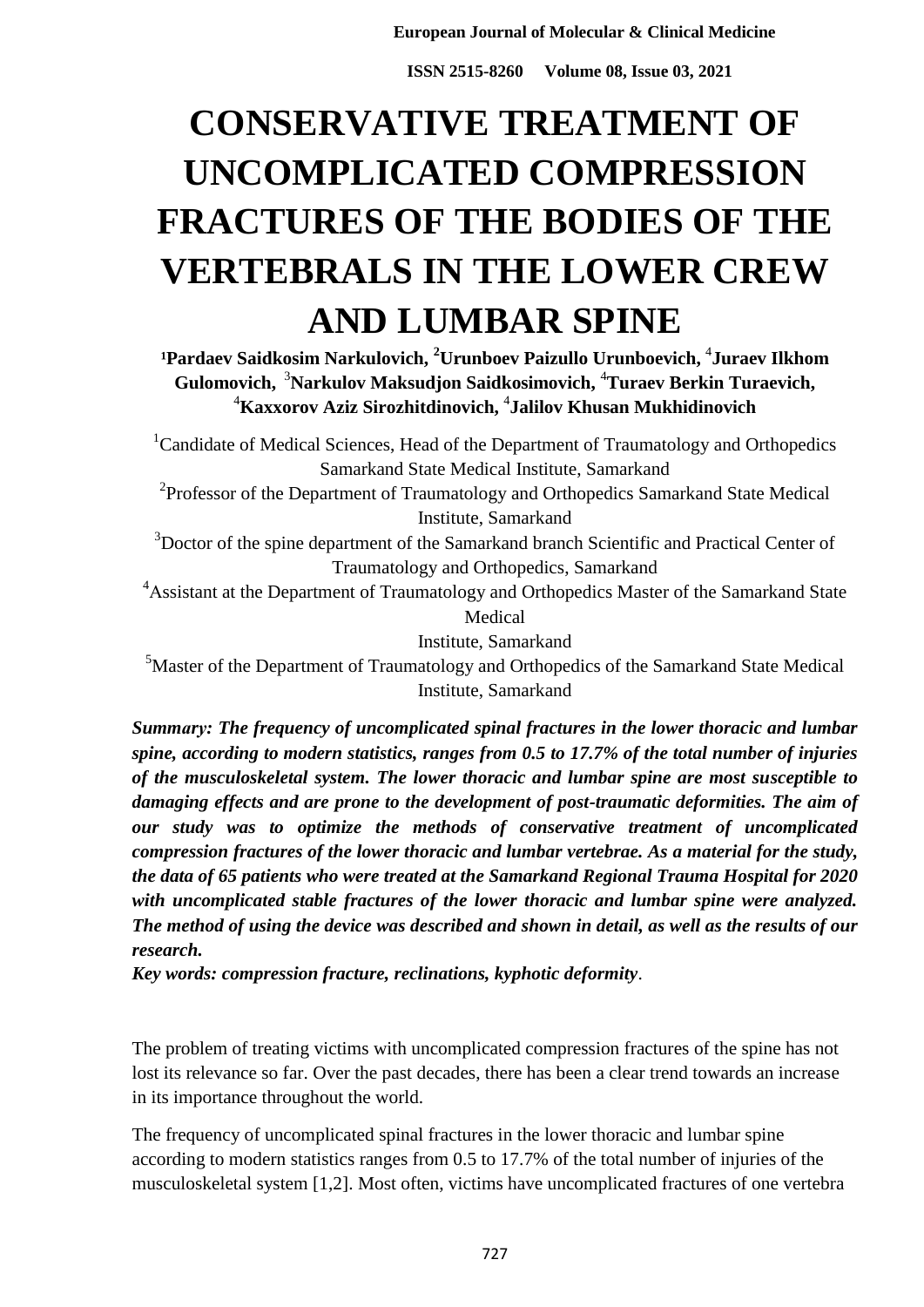#### **ISSN 2515-8260 Volume 08, Issue 03, 2021**

(61.6 - 79% of the total number of fractures of the thoracic and lumbar vertebrae). Fractures of two or more vertebrae are much less common: in 1.6 - 35% of the total number of patients with injuries of the thoracic and lumbar spine [5, 6]. According to I.P. Ardashev, in 18.2 - 21.7% of all patients, uncomplicated vertebral fractures are a component of multiple or combined trauma.

In the structure of injuries to the musculoskeletal system, spinal fractures occupy the third place (after injuries of the lower leg and hand) in terms of the incidence of disability in victims [3,7]. According to S.S. Tkachenko, G. D. Nikitin, various degrees of disability are observed in 4.9 - 50.4% of patients who have undergone uncomplicated compression fractures of the thoracic and lumbar vertebrae. In the work of R.M. Lyba, E.A. Vasilivkin provides somewhat different information. According to the authors, during the initial examination of VTEK, 63.9% of victims with uncomplicated compression fractures of the thoracic and lumbar vertebrae are recognized as disabled, of which group 1 - 0.2%, group 2 - 65.3% and group 3 - 34.9%. A particularly high level of disability is observed with multiple vertebral fractures - 83.7% and penetrating - 70.5% fractures of the vertebrae [10,11].

With injuries to the lower thoracic and lumbar spine, a high level of severe consequences is noted. Thus, with uncomplicated fractures of these parts of the spine, the percentage index of disability among all fractures of the musculoskeletal system is 14.3% of cases [9,14]. K. Grazieretal claims that the incidence of injuries to the lower thoracic and lumbar spine in the United States is 162 thousand cases per year, with the share of vertebral body fractures accounting for 70%. In 75-80% of patients with these injuries, there are no neurological disorders [4,13].

The lower thoracic and lumbar spine are most susceptible to damaging effects and are prone to the development of post-traumatic deformities. This is due to the anatomical and physiological features of the spinal column. The ribs with ligamentous apparatus, attaching to the thoracic spine, provide the "frame" principle, increasing stability and limiting the mobility of the thoracic spine, in contrast to the mobile lumbar spine. There is a reorientation of the facets of the facet joints in the caudal direction from the frontal to the sagittal plane, which leads to limitation of rotational movements, with a simultaneous increase in the volume of flexion and extension, as well as lateral inclination of the vertebrae relative to each other [8,12]. Of great importance is the transformation of thoracic kyphosis into lumbar lordosis, when the thoracolumbar region is borderline in the sagittal plane and is subject to the shear forces of R.L. Gally. et al. Until now, the modern surgeon faces the problem of choosing between conservative and surgical methods of treatment.

Conservative methods of treatment of uncomplicated vertebral body fractures, until now, are the main methods in the arsenal of therapeutic measures in most practical health care institutions, thus requiring the patient to stay in the hospital for 6 to 10 weeks under bed-rest and prolonged immobilization plaster corset. In addition, these methods, as a rule, do not sufficiently eliminate the deformity of the spine, do not ensure its reliable fixation, do not prevent secondary compression of the vertebral bodies, the progression of kyphosis and the development of posttraumatic degenerative changes.

Treatment for uncomplicated fractures of the vertebral bodies of the lower thoracic and lumbar spine is carried out both with and without the use of corsets. Corsets (plaster, made of polymer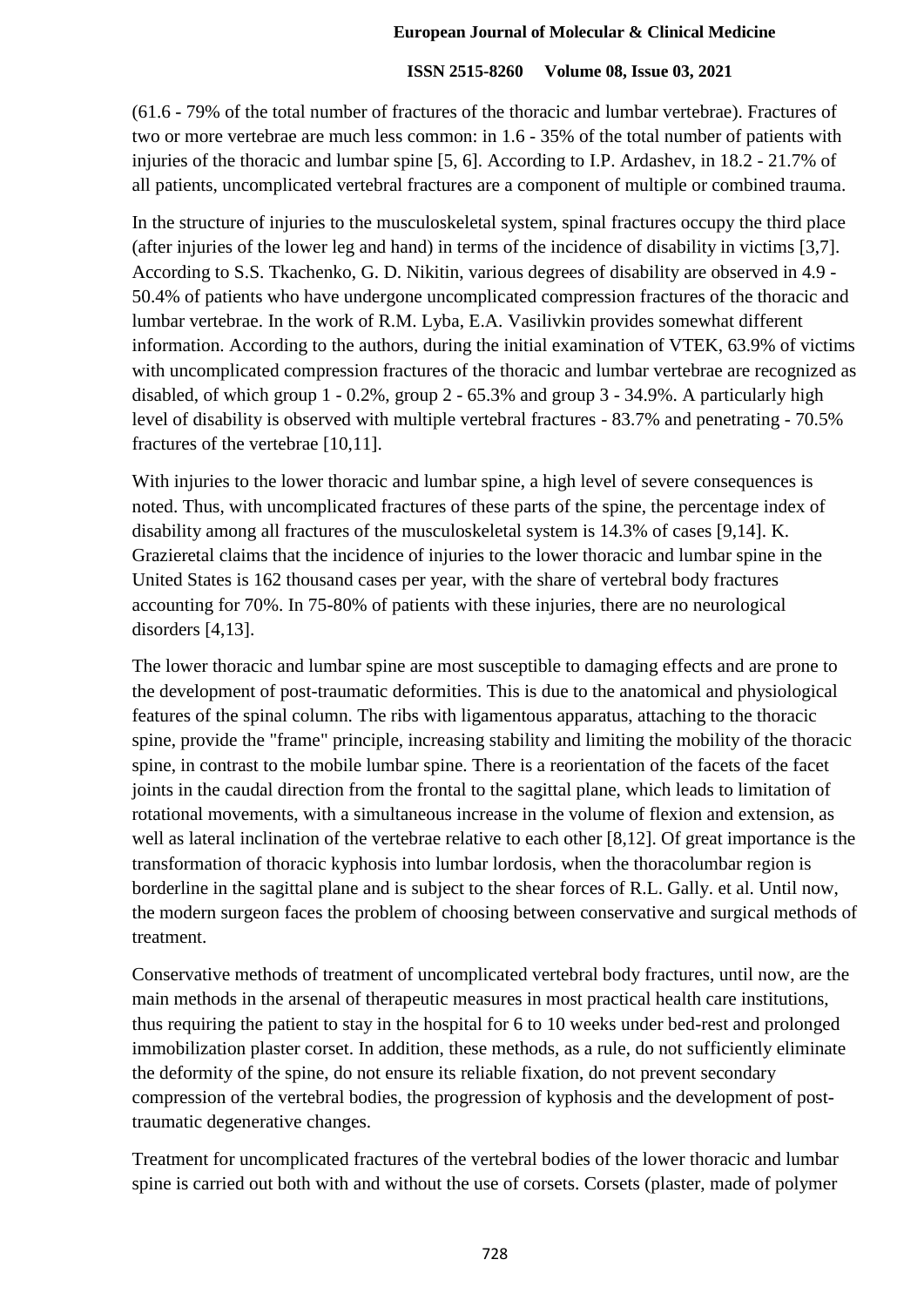## **ISSN 2515-8260 Volume 08, Issue 03, 2021**

materials from pneumatic cushions) are used after a one-stage reduction or after a stage-by-stage reduction, on the 15-20 day of injury, with a period of 4-6 months.

Corset V.G., Elizarova, A.N. Koroleva, V.V. Klyuchevsky, O.R. Gerasimov consists of three pneumatic cushions. The front, upper and lower air bags are rigidly interconnected by telescopic rods. The back cushion is connected to the rods of the front cushions with a waist belt. That is, there is no rigid connection between the anterior and posterior elements of the corset of the aforementioned authors, which reduces the ability of the corset to create reclination.

All this contributed to the development of methods for conservative treatment of uncomplicated compression fractures of the lower thoracic and lumbar vertebrae.

Objective of the study: optimization of methods for conservative treatment of uncomplicated compression fractures of the lower thoracic and lumbar vertebrae.

Material and research methods. As a material for the study, the data of 65 patients who were treated at the Samarkand Regional Trauma Hospital for 2020 were analyzed. with uncomplicated stable fractures of the lower thoracic and lumbar spine. There were 41 men and 24 women. The age ranged from 15 to 24 years. Patients were admitted to the hospital with injuries of different duration: 35 patients were admitted on day 1, 25 patients were admitted on days 2-5, 2 patients were admitted on days 6-10, 3 patients were admitted 15 days later.

## **By localization, fractures were most often observed in the area of Th12 and L1 (Table 1).**

**Table 1**

| Distribution of patients by levels of vertebral injury, n (%) |               |
|---------------------------------------------------------------|---------------|
| Damage level                                                  | Patients      |
| Th <sub>11</sub>                                              | $8(12,3\%)$   |
| Th12                                                          | 26 (40%)      |
| L1                                                            | 21 (32,3%)    |
| L2                                                            | $6(9,2\%)$    |
| L3                                                            | $4(6,2\%)$    |
| Total                                                         | $65(100,0\%)$ |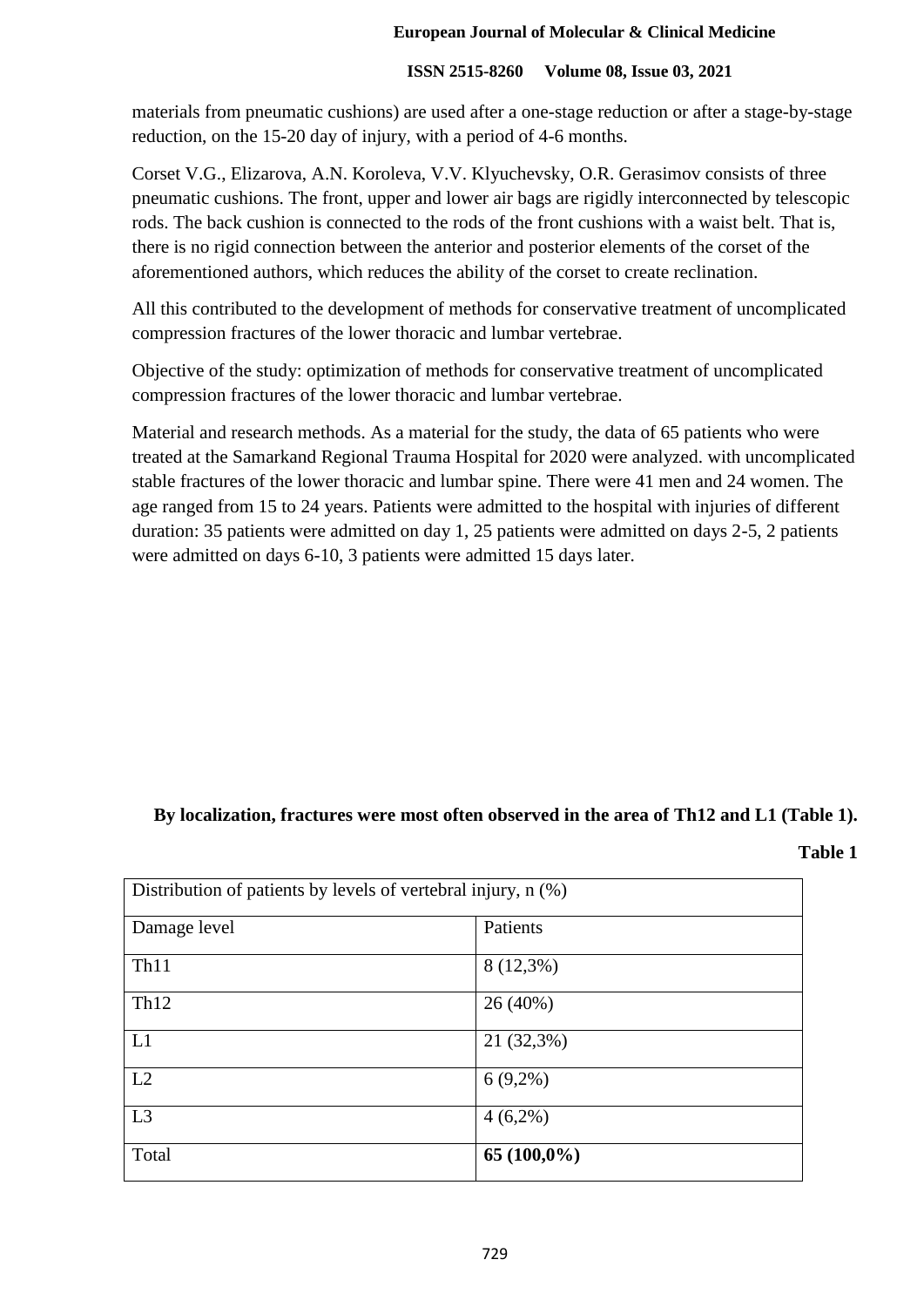## **ISSN 2515-8260 Volume 08, Issue 03, 2021**

We consider it interesting to note that despite the presence of pain, 16 patients went to the hospital loading the spine in an upright position on their legs. For 19 patients, the device was applied in 1-3 days in the hospital, for the rest of the patients - in 4-5 days or more. The average length of hospital stay was 6-8 days.

**Treatment method.** The indications for treatment with the device are as follows:

1) Fractures of the anterior-superior edges of the vertebral bodies, both in combination with compression and without it;

2) Fracture of the upper endplates with or without compression.

The device consists of three frames: thoracic, lumbar, and pubic. The pneumatic chamber is located in front of the lumbar frame. It is equipped with a rubber flexible tube with a nipple for inflation. The frames are connected to each other by means of 6 rods with threaded grooves, nuts. In the position of the patient lying on his back after local anesthesia, a lumbar frame with an empty pneumatic chamber is placed under the lumbar region, a thoracic frame is placed above the handle of the sternum, and a pubic frame is placed above the pubic articulation. With the help of rods, the frames are connected, in the reclination position of the trunk, they are rigidly fixed, by inflating the pneumatic chamber is filled and a slight hypercorrection is created. The device is designed to hold (immobilize) the trunk in the overextension position in the lower thoracic, upper lumbar spine. The corset design is a closed device, i.e. when the pneumatic chamber is inflated, the frames do not shift, but, on the contrary: the action of the force is enhanced, which ensures the fixation of the trunk and reclination.

The degree of reclination in the corset seems to be possible to regulate: increase or decrease by changing the distance between the frame and inflation of the pneumatic chamber.

The novelty of the method is as follows: the patient is put on the device from the first day of injury and given a reclination position to the spine until the pain in the fracture area disappears and the patient is allowed to walk on the third day. For three days, they teach him to use the device independently, control the rigidity of the corset, prescribe pain relievers for 1-3 days (Fig. 1).

From 4-8 days the patient is discharged for outpatient treatment (Figure 2). By the end of the second week, the patient is prescribed physiofunctional treatment to strengthen the muscles of the back. Patients receive a massage on the back area, therapeutic exercises, electrophoresis with Novo-Cain, diadynamic current of 10-15 procedures. In general, the patient is in the device for 1.5-2 months. Subsequently, the patient continues therapeutic exercises, receives massage and stimulation of reparative regeneration.

Treatment results and their discussion. To reveal the effectiveness of the method, X-ray studies were carried out as follows.

The height of the anterior column of the bodies above and below those lying from the injured vertebra was measured, and the restored height of the damaged vertebral body was compared with the average value. The analysis showed that in 8 (12.3%) patients, the compression of the vertebral body was completely eliminated, in 8 (12.3%) patients a significant recovery of height was obtained, in 5 (7.7%) - a slight recovery of the vertebral body height.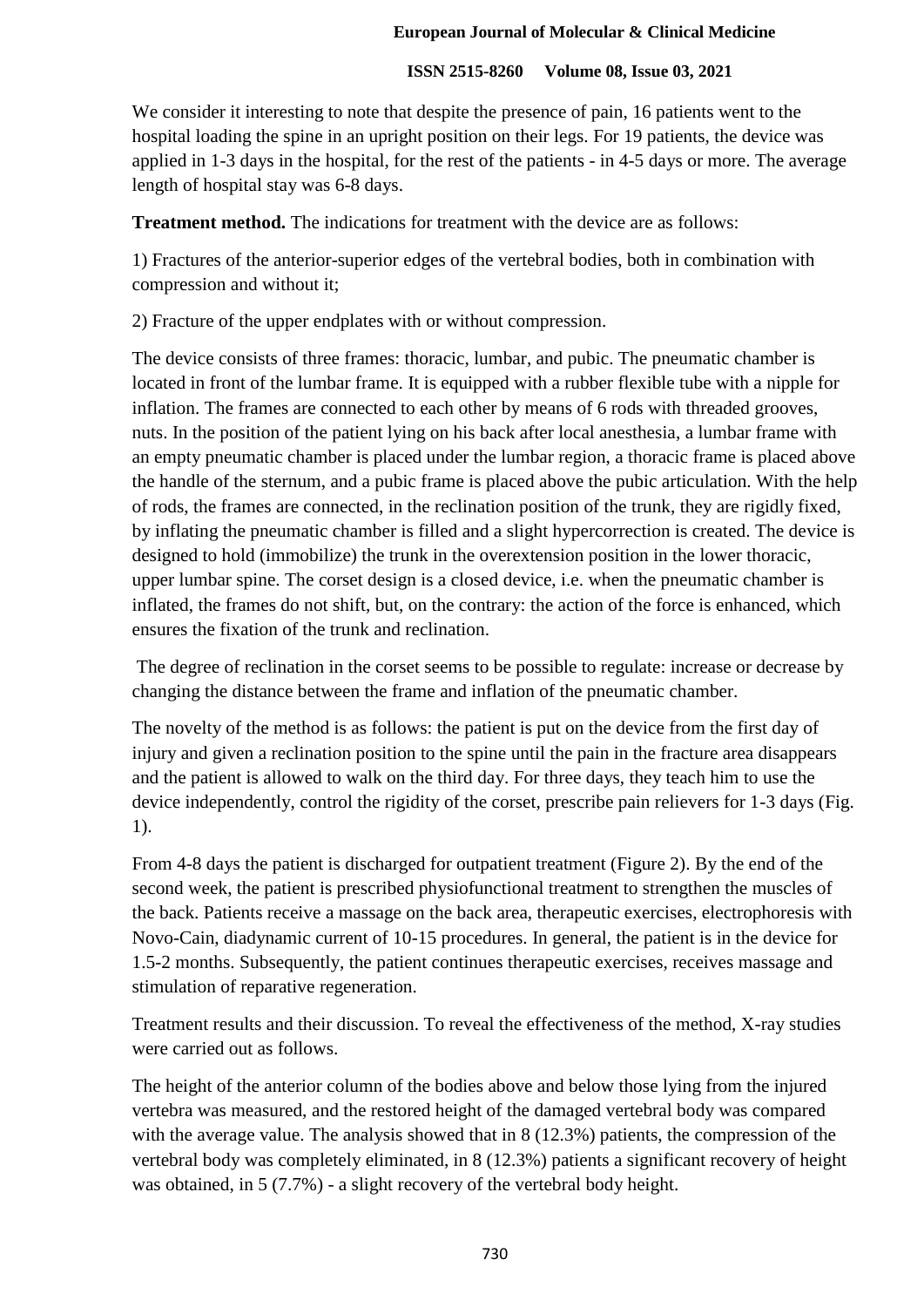**ISSN 2515-8260 Volume 08, Issue 03, 2021**





Fig 1. General view of the patient after applying a reclining corset

In the remaining 44 (67.7%), whose degree of compression ranged from 5 to 18%, it was possible with the help of the device to stabilize the compression of the body, to prevent an increase in kyphotic deformity



*Fig 2. Radiography of the patient with the imposition of the device.*

**Conclusion**: For fractures of the thoracic and lumbar vertebrae not complicated by compression of the spinal cord structures, the correction technique using staged reclination with a corset with a pneumatic chamber can be effectively used to eliminate local kyphotic deformity and restore the height of the fractured vertebral body.

## **Literature:**

1. Ramikh EA. Injuries of the thoracic and lumbar spine.Hir. Pozvonoc. 2008; (2): 94-114. In Russian. DOI: 10.14531 /ss2008.2.94-114.